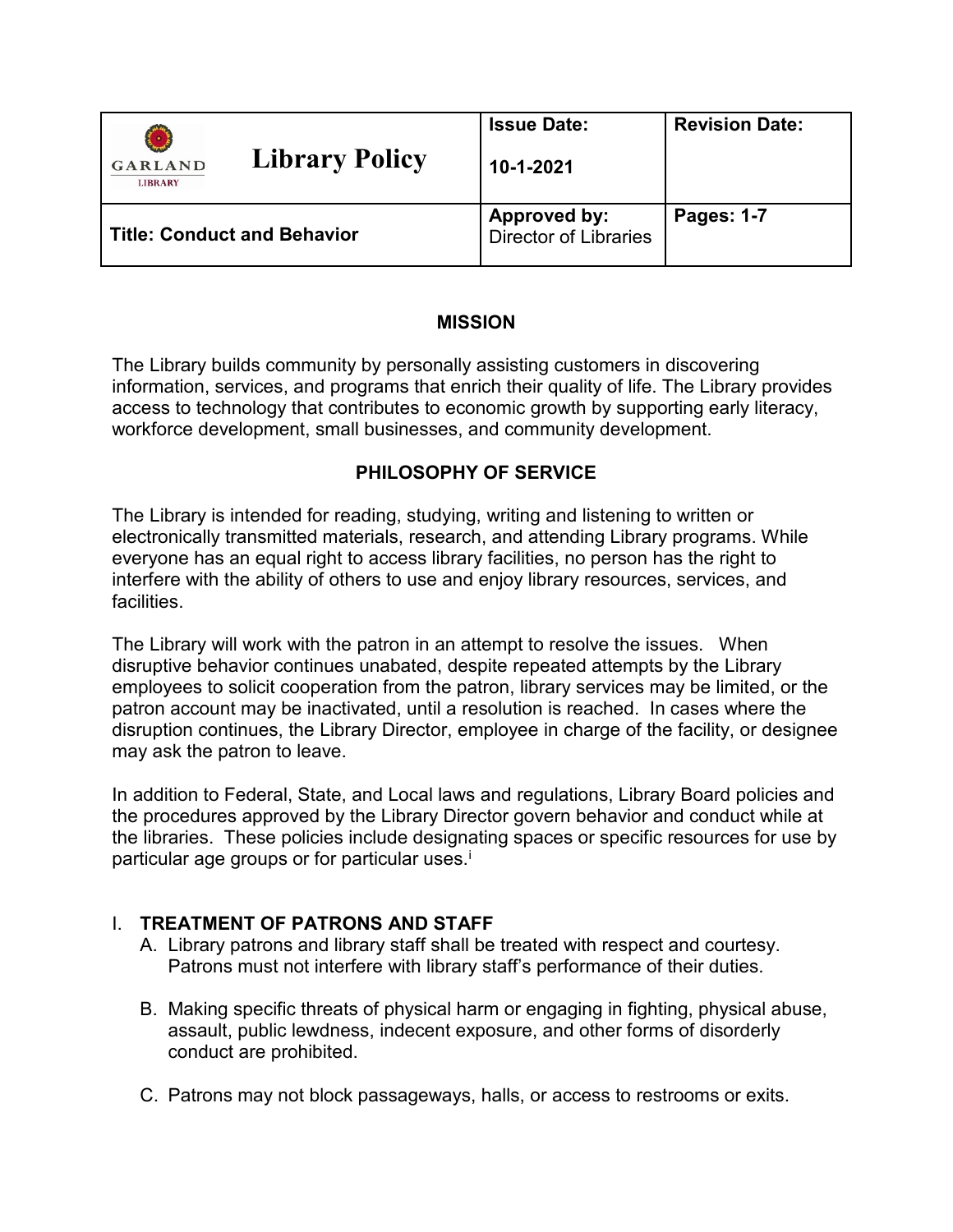## II. **DESIGNATED USE OF INTERIOR LIBRARY SPACE, FURNISHINGS, AND EQUIPMENT**

- A. Library interior spaces, furnishings, and equipment are to be used for reading, studying, writing, and listening to written or electronically transmitted materials; and for attending Library programs and approved meetings.
- B. The Library Director determines the use of Library space and arrangement of library furniture and equipment to facilitate the effective use of library resources.
- C. Placement or setup of tables, signs, displayers, equipment, or other structures in the Library, except as required for Library operations, is prohibited.

#### III. **DESIGNATED USE OF EXTERIOR LIBRARY SPACE, GROUNDS AND ADJACENT PARKING AREAS**

- A. Library walkways, porticos, patios and porches are intended to be used to gain entrance to the Library building and should not be blocked.
- B. Placing or leaving personal items, tables, signs, displayers, equipment or other structure on Library property, including Library grounds, is prohibited, with the exception of City-sponsored events.
- C. Adjacent Library parking is intended for single space parking only, with the exception of school, daycare or senior housing buses transporting patrons to the Library, or to the Heritage Museum or Women's Building; or, vehicle supporting a City sponsored event.
- D. With the exception of City sponsored events, using the adjacent Library parking for purposes other than parking is prohibited; this includes conducting a business, sales of merchandise, repairing vehicles or hauling in trash to place in the property dumpster.

### IV. **MOVING FURNITURE AND EQUIPMENT**

A. Patrons may not alter the configuration or settings of electronic equipment. Cords and cables stretched across walkways are prohibited.

# V. **DAMAGE TO OR THEFT OF LIBRARY (CITY) PROPERTY**

- A. All materials, equipment, and furnishing in the Library are considered City property. Patrons are expected to take proper care of Library materials and the Library Property. It is illegal to damage or steal City property. Damaging includes, but is not limited to: cutting or ripping pages of books; marking or writing in books or on Library materials or property; or otherwise intentionally or recklessly using City property in a destructive, abusive, or damaging manner.
- B. If a patron attempts to exit the Library with library materials that have not been checked out, or if a patron attempts to circumvent the library materials security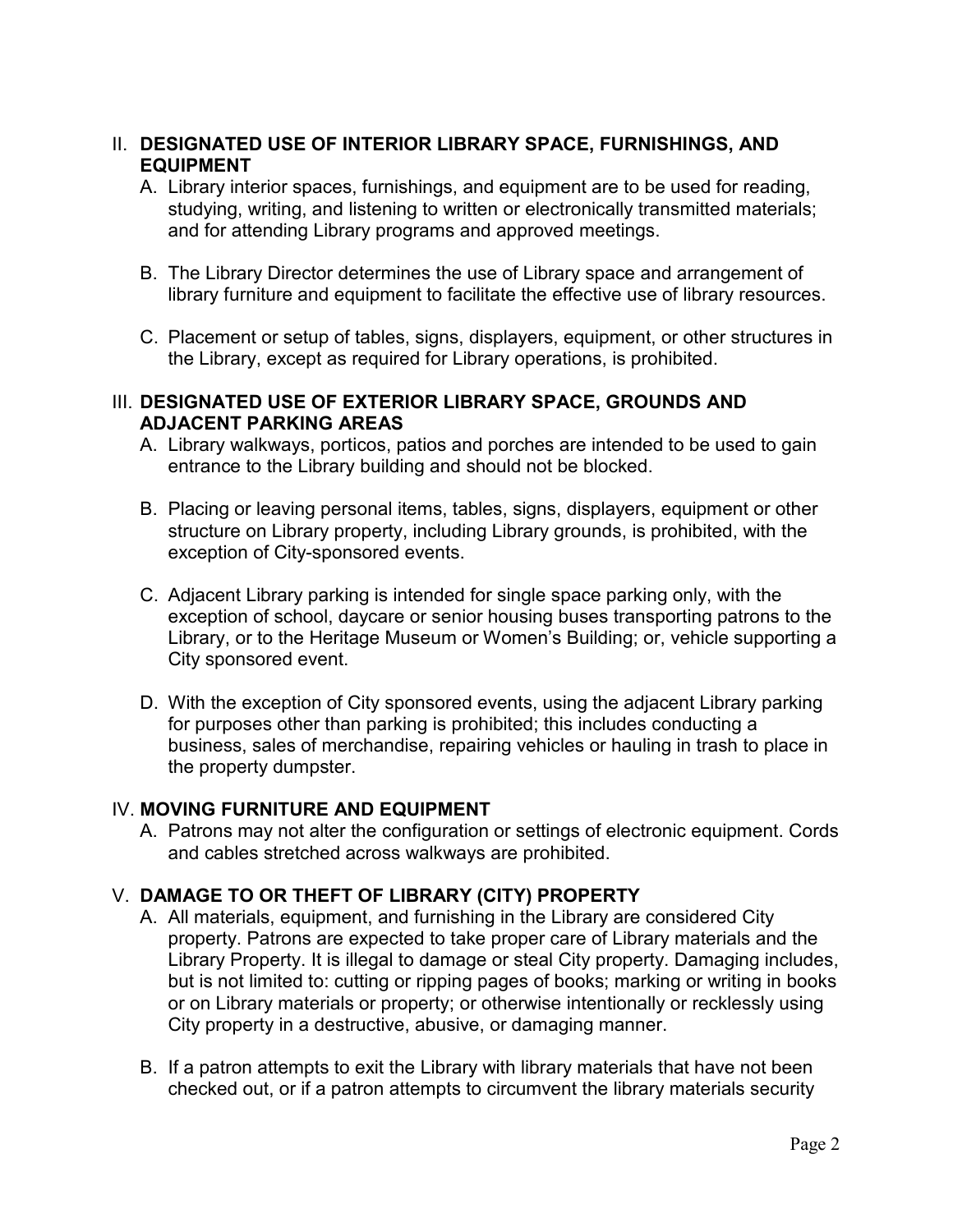system, the patron will be asked to return to the checkout desk and recheck the items.

### VI. **ACCESS TO RESTRICTED/STAFF AREAS**

A. The public is not permitted to enter non-public areas of the Library including offices, workrooms, storage areas, unless escorted by a Library employee; the public is not permitted behind employee service desks.

#### VII. **DRESS**

A. Library users must wear shoes and clothing while at the Library. Clothing must completely and opaquely cover the person's genitals, which is defined for the purpose of these rules as body parts included in the definition of nudity or the state of nudity, in section § 26.91 "Definitions" of the City of Garland's City Ordinances.

#### VIII.**PERSONAL ITEMS**

- A. The Library is for the use and enjoyment of all patrons. Personal belongings must not take up space, furniture, or equipment that prevents its use by another patron, or impede access to doors, services or library materials.
- B. Bringing a large item that takes up excessive space into the Library is prohibited. Excessive space is defined as a maximum of three (3) items, which, whether held or placed on the floor together, exceed 18 inches in length by 18 inches in width by 24 inches in height. Items or groups of items exceeding those dimensions must not be brought onto Library property.
- C. Camping gear, large carts, bicycles, and other items or equipment intended for outdoor use are prohibited in the Library.
- D. Due to problems with pest control, bedding, bed rolls, and sleeping bags are not allowed in the Library.
- E. Sports equipment meeting the excessive-space requirement and that is wheeled or that rolls, must be held and not placed on floors, furniture, equipment, or other surfaces. Examples include balls and skateboards.
- F. Patrons actively utilizing walkers, wheelchairs, and other ADA mobility devices, along with young children in strollers are exempt from the excessive-space requirement and are permitted in the Library. A wheeled mobility device must be kept in the immediate vicinity of the user.
- G. Patrons must keep personal belongings with them at all times. The Library is not responsible for unattended personal belongings. Items left unattended more than 20 minutes will be removed. Refer to the Library's Lost and Found Policy.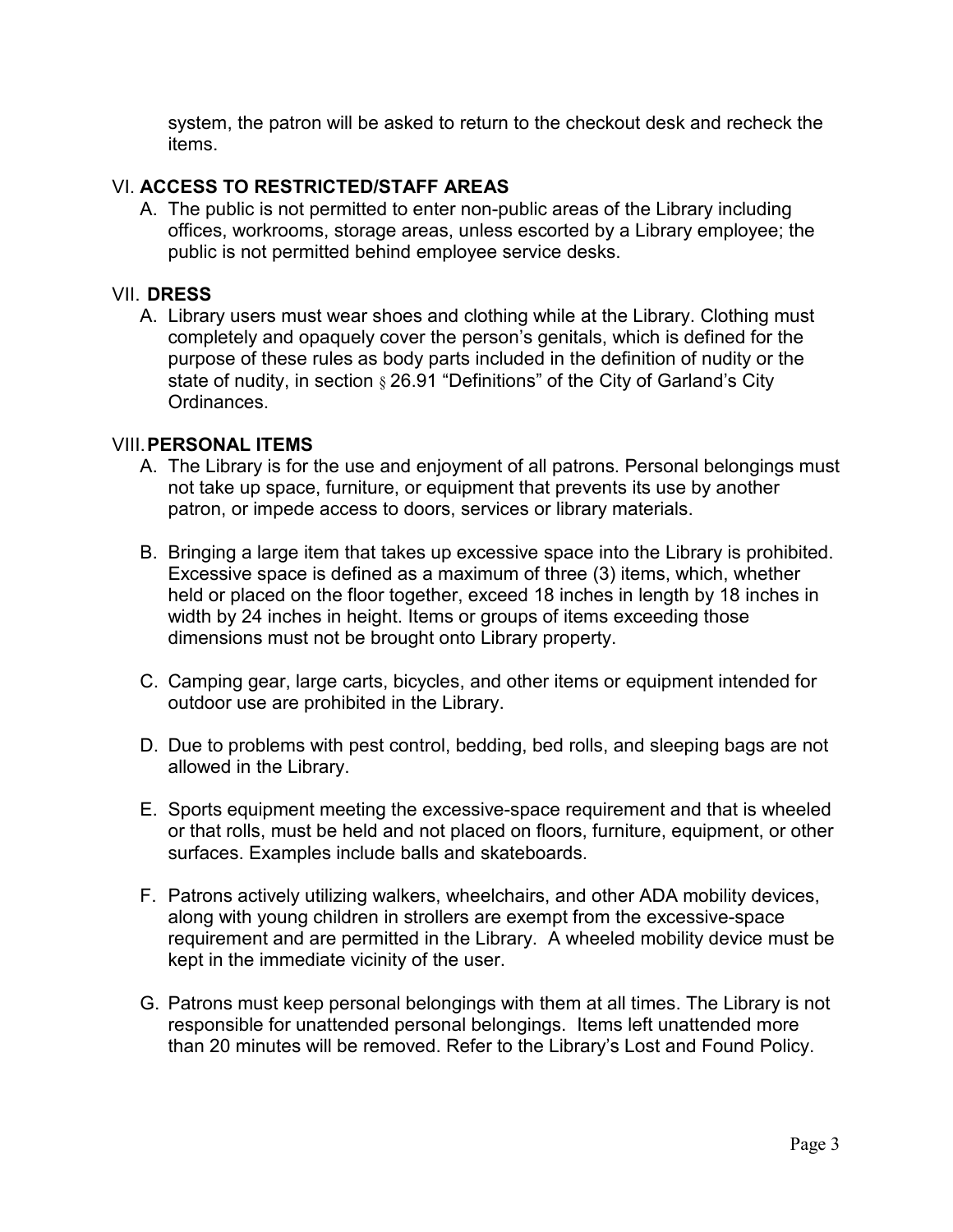## IX. **BODY ODOR OR STRONG FRAGRANCES**

A. Patrons are expected to respect the rights of other patrons to use and enjoy the Library. Strong smells infringe on the ability of other patrons to use and enjoy the Library. Any person creating or emitting an odor, including but not limited to body odor or fragrances that can be detected from ten (10) feet, will be asked to leave the Library until the situation can be corrected.

## X. **FOOD, SNACKS AND BEVERAGES**

- A. Eating food or snacks is prohibited at the Library except in designated areas.
- B. Any stored food or snacks must be kept in sealed, airtight containers and must be put away and kept out-of-sight.
- C. Drinks must be contained in spill-resistant container.
- D. Children five and under are excepted from this prohibition when being supervised by an adult.

## XI. **ALCOHOL AND ILLEGAL DRUGS**

A. Possessing, selling, distributing, or consuming any alcoholic beverage, illegal drug, or drug paraphernalia while on Library premises is prohibited.

### XII. **TOBACCO PRODUCTS/VAPING**

A. The use of tobacco products, including e-cigarettes, is prohibited inside the Library or within 25 feet from any library patio, porch, or overhang area without exception.

# XIII.**BEHAVIOR THAT DISTURBS PATRONS/STAFF**

- A. The Library seeks to maintain a quiet atmosphere for studying and reading, as well as to provide a degree of privacy for individual users. Patrons are expected to respect the rights of other patrons to use and enjoy the Library, and loud sounds and repeated noise infringe on those rights and constitutes a public nuisance.
	- 1. Conversing, laughing, shouting, or otherwise talking in a loud or boisterous manner is prohibited. Horseplay, fighting or running are also disruptive behaviors that infringe on other patrons' rights.
	- 2. The Library Director designates the general sound volume levels appropriate for specific areas of the Library. Where quiet areas are available, noise level and use guidelines are posted.
	- 3. In open floor areas sounds or noises should not rise above the ambient noise level. These areas include vending areas, entrances, restrooms, lobbies, copier and fax areas, open floor computer areas, reader tables and group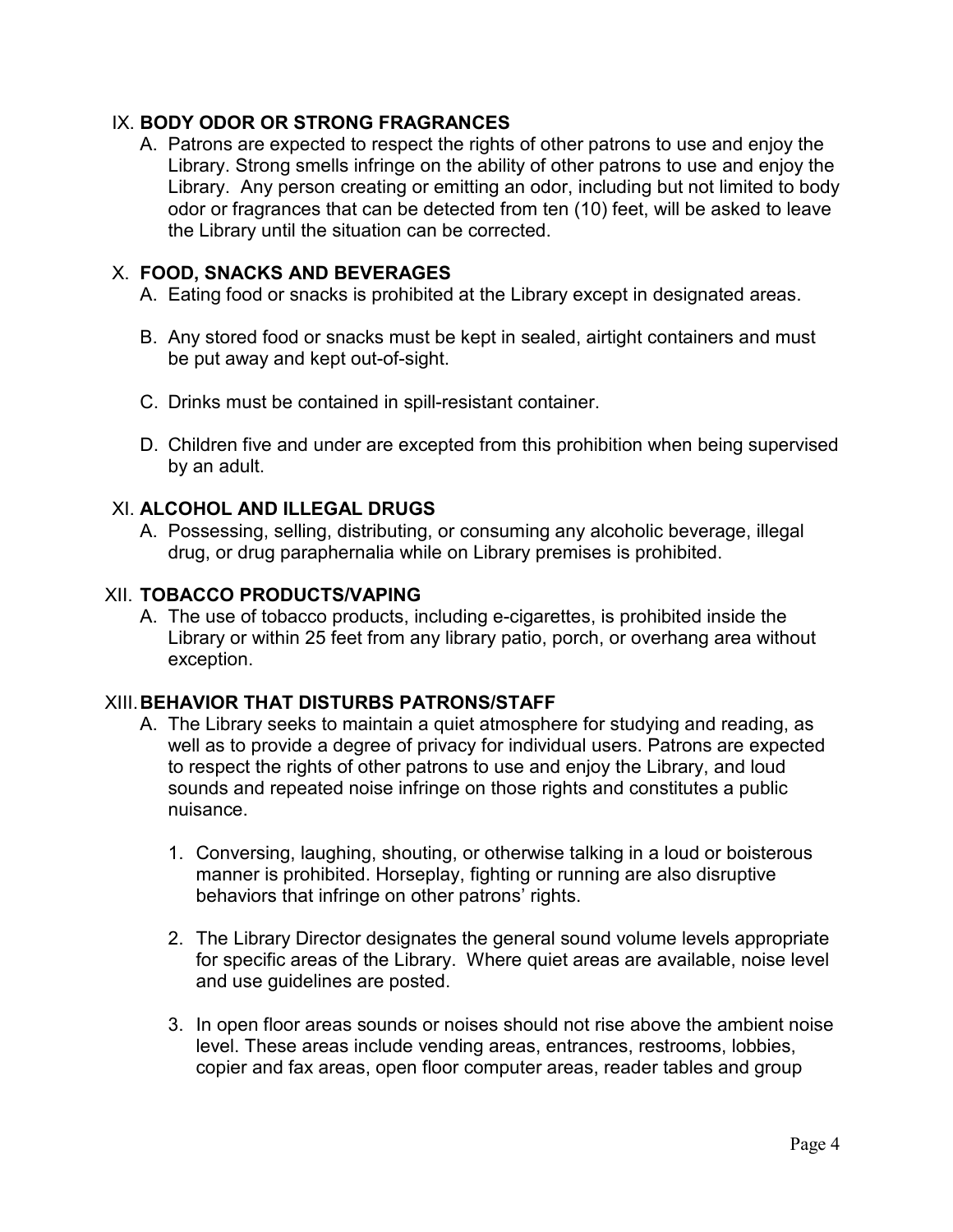seating areas, and group study rooms. Conversations, while allowed, must be very quiet and should not rise above the ambient noise level.

- 4. Cell phone users must silence their ringtones and alerts; phone conversations should be conducted away from quiet study areas, with voice kept lower than the ambient noise in the immediate area.
- 5. Electronic devices producing music or other sounds must be operated with headphones or in another manner so that it is not heard by others. Sound generating or amplification devices are not permitted in the Library or in exterior areas adjacent to the building.
- 6. Making sustained or repeated loud noises that disrupt normal reading and studying activities of users in the Library is prohibited under adjacent overhangs, or on porticos, porches and patios.
- B. Staring, stalking, and following others while in the Library is prohibited.

## XIV. **SOLICITATION/PANHANDLING**

- A. Distributing literature, gathering signatures, soliciting contributions, or conducting surveys inside the Library is not allowed.
- B. No Library authorization is required to distribute literature, gather signatures, solicit contributions, or conduct surveys on the public sidewalks adjacent to Library property, but tables are not permitted on sidewalks and walkways.

# XV. **SETTING UP TABLES, EQUIPMENT, OR SUPPLIES**

- A. Setting up tables, equipment and supplies is prohibited inside the Library building, and outside under adjacent overhangs, porticos, porches and patios, and 25 feet from any overhangs, porticos, porches, and patio areas unless a specific area has been designated by the Library. Library programs and Friends of the Library activities, or City sponsored activities are excepted from this policy.
- B. The Library will adhere to current voting practices, guidelines, and laws as set by Dallas County Elections.

## XVI. **SLEEPING/LOUNGING IN THE LIBRARY**

A. Lying down or sleeping on the floor, couches, tables, or seats in the Library is not allowed.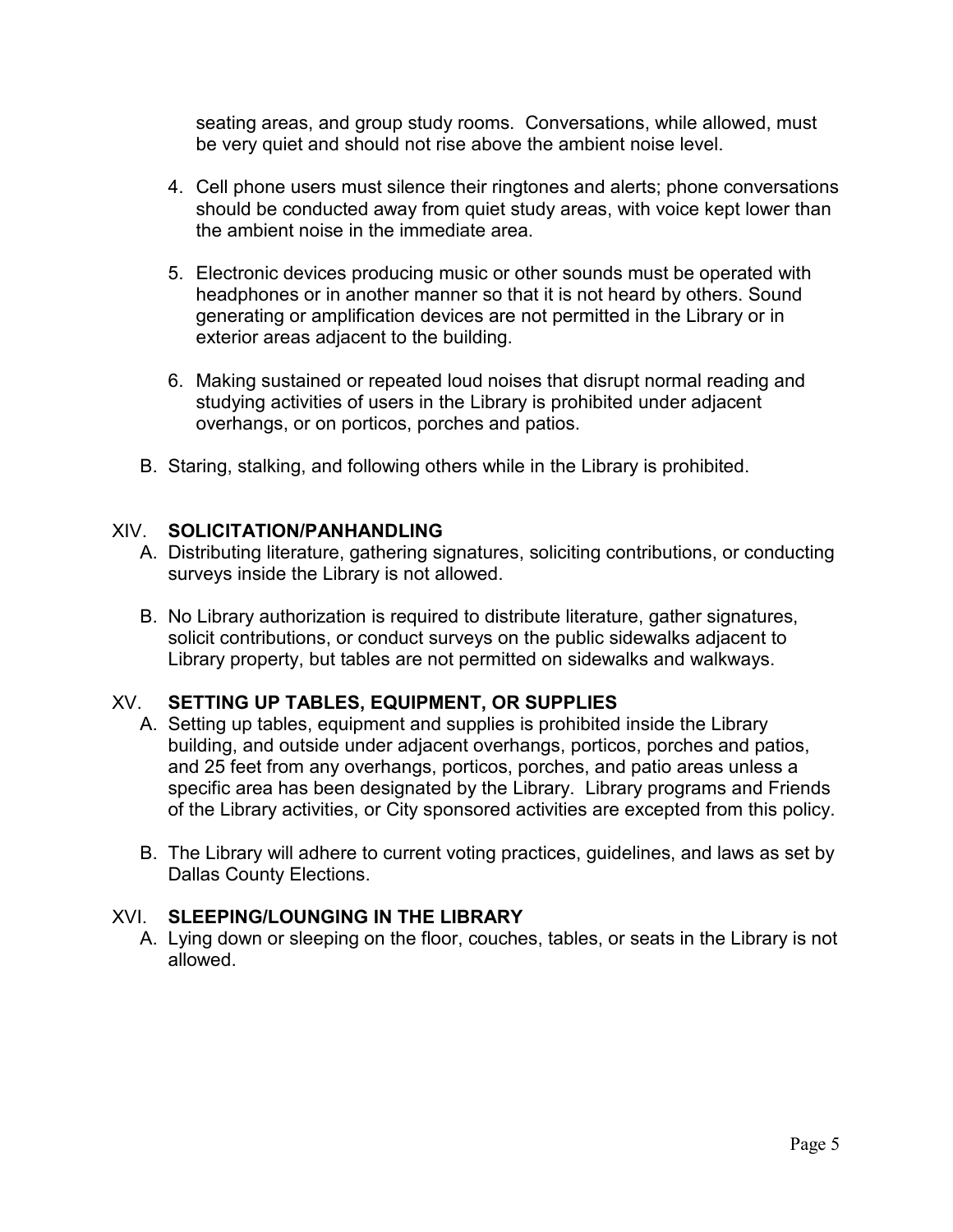### XVII. **RESTROOM USE**

- A. Patrons are not permitted to use Library restrooms for loitering, sleeping, changing clothes, bathing (except for washing hands or face), shampooing, shaving, washing clothes or utensils, or preparing meals or food.
- B. Library materials must be checked out before being brought into Library restrooms.

### XVIII. **SERVICE ANIMALS**

A. Animals are prohibited in the Library with the exception of Service Animals as defined by the American Disabilities Act.

### XIX. **DESIGNATED USE AREAS**

- A. The Library Director designates intended use spaces for specific activities or different age groups. Library public floor areas include materials collections, magazine and newspaper reading areas, children's and adult reading areas, public computer areas, Library program rooms, and staff only areas. Some libraries also provide teen areas, group study rooms, quiet areas or quiet rooms, technology labs and vending areas.
- B. Attendance at Library programs or public spaces constitutes consent to be photographed and video recorded for use in print and/or electronic publicity for the Library, such as presentations, displays, newsletters, articles, library websites and other media.

#### XX. **UNATTENDED CHILDREN (SEE ALSO: UNATTENDED CHILDREN POLICY)**

- A. Parents or caregivers are responsible for the behavior and noise of their children and may be asked to take disruptive children out of the Library. Refer to the Library's Unattended Children Policy.
- B. The Library is not equipped for and does not provide long- or short-term childcare. The Library assumes neither responsibility nor liability for the actions, care, supervision, or safety of minors.

### XXI. **LEAVING THE BUILDING AT CLOSE OF BUSINESS**

- A. The Library facility must be vacated at the designated closing time and the building secured by Library staff.
- B. Multiple announcements will be made stating all patron business should be concluded and giving the specific time by which patrons must exit the Library. Examples of patron business transactions include use of copiers and fax machine, public computers, materials selection and checkout, new card registration, fine payments, program room use, problem resolution and reference assistance.